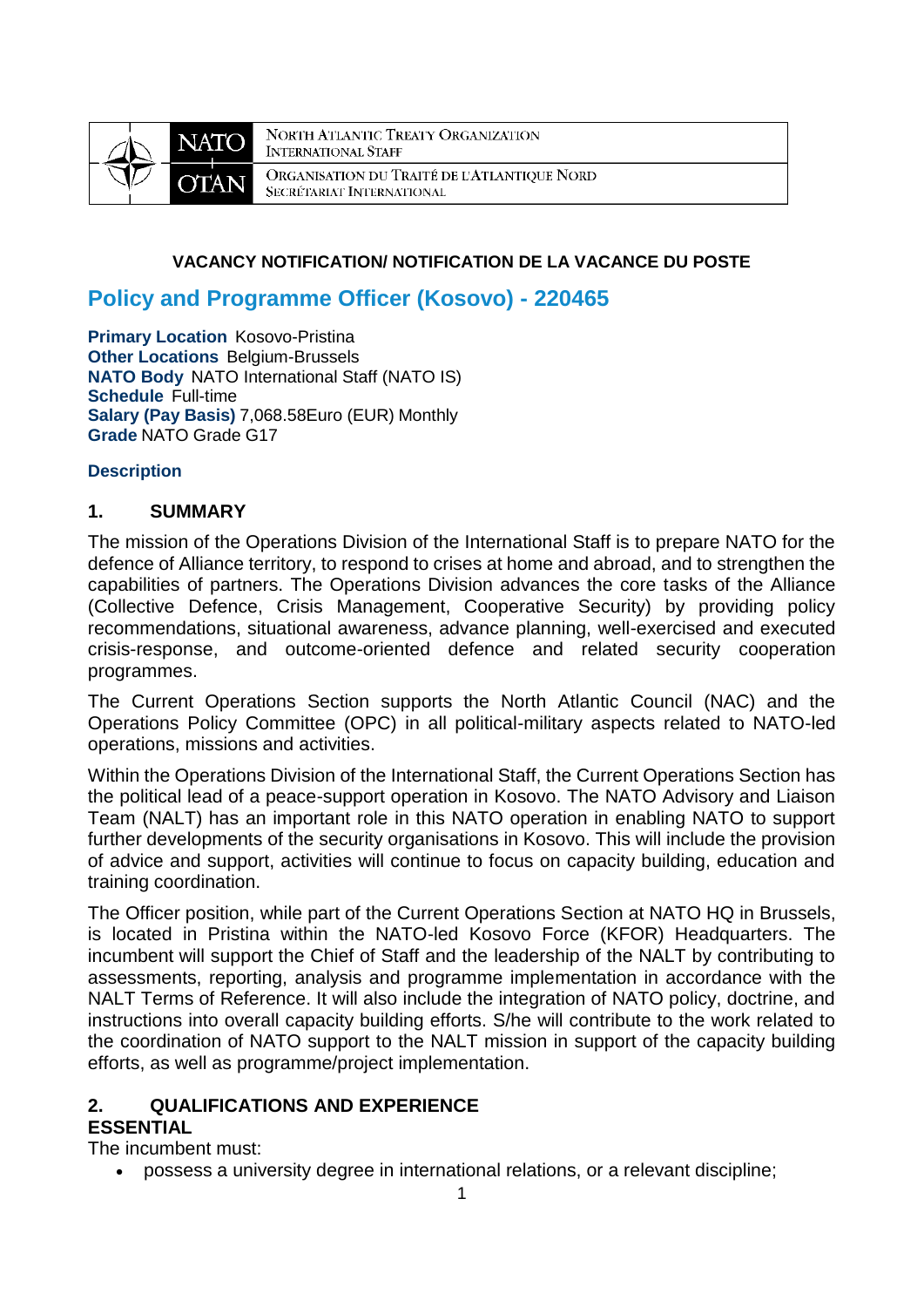- have at least 3 years' of relevant experience in a multi-national environment;
- have excellent communication skills, both orally and in writing, and be able to draft clearly and concisely in one of the NATO's official languages (English/French);
- have extensive knowledge in international crisis management and international affairs;
- have experience providing political judgment and strong analytical skills;
- have knowledge of current political affairs and challenges facing the Alliance;
- have the ability to draft clearly and concisely. possess the following minimum levels of NATO's official languages (English/French): V ("Advanced") in English and I ("Beginner") in French.

### **DESIRABLE**

The following would be considered an advantage:

- a very good understanding of Alliance military structures;
- possess knowledge of NATO political and military policies and activities;
- experience in planning, implementing, monitoring and assessing international support efforts under NATO or other International Organisations mandate;
- experience in operational theatres, or post conflict areas;
- experience in working with and briefing working groups or committees;
- knowledge of the Balkans, particularly Kosovo;

### **3. MAIN ACCOUNTABILITIES**

#### **Expertise Development**

Provide the Leadership of the NALT with assessments, extensive analysis, advice and information on the general political/military situation and complex and sensitive topics in Kosovo and on a broad range of issues essential to the successful implementation of NATO policies. Enhance, develop and apply specific expertise in security sector related issues (such as capacity building, security sector reform, reintegration, and national security), regional affairs and political analysis and forecasting, within the political context and appreciation of Kosovo. Contribute to the drafting of reports and presentations in accordance with the NALT's Terms of Reference.

#### **Policy Development**

Support the work related to NATO's engagement via NALT and in Kosovo, to include liaison and coordination with KFOR, on a wide range of issues such as domestic politics, governance, rule of law and wider regional developments as well as security sector related issues and development issues.

#### **Stakeholder Management**

Under the guidance of the Chief of Staff NALT, ensure a harmonisation of efforts towards a comprehensive engagement through regular and direct interaction with security organisations in Kosovo, to include International Organisations and nations. Maintain a network of relationships in theatre and pursue new connections in order to achieve NATO objectives and develop long-term relationship. Engage with local authorities as required regarding initiatives, agree on joint work and foster exchange of information and cooperation. Liaise and coordinate with NATO HQ, military and civilian authorities, and external stakeholders, as needed seeking opinions and collaboration.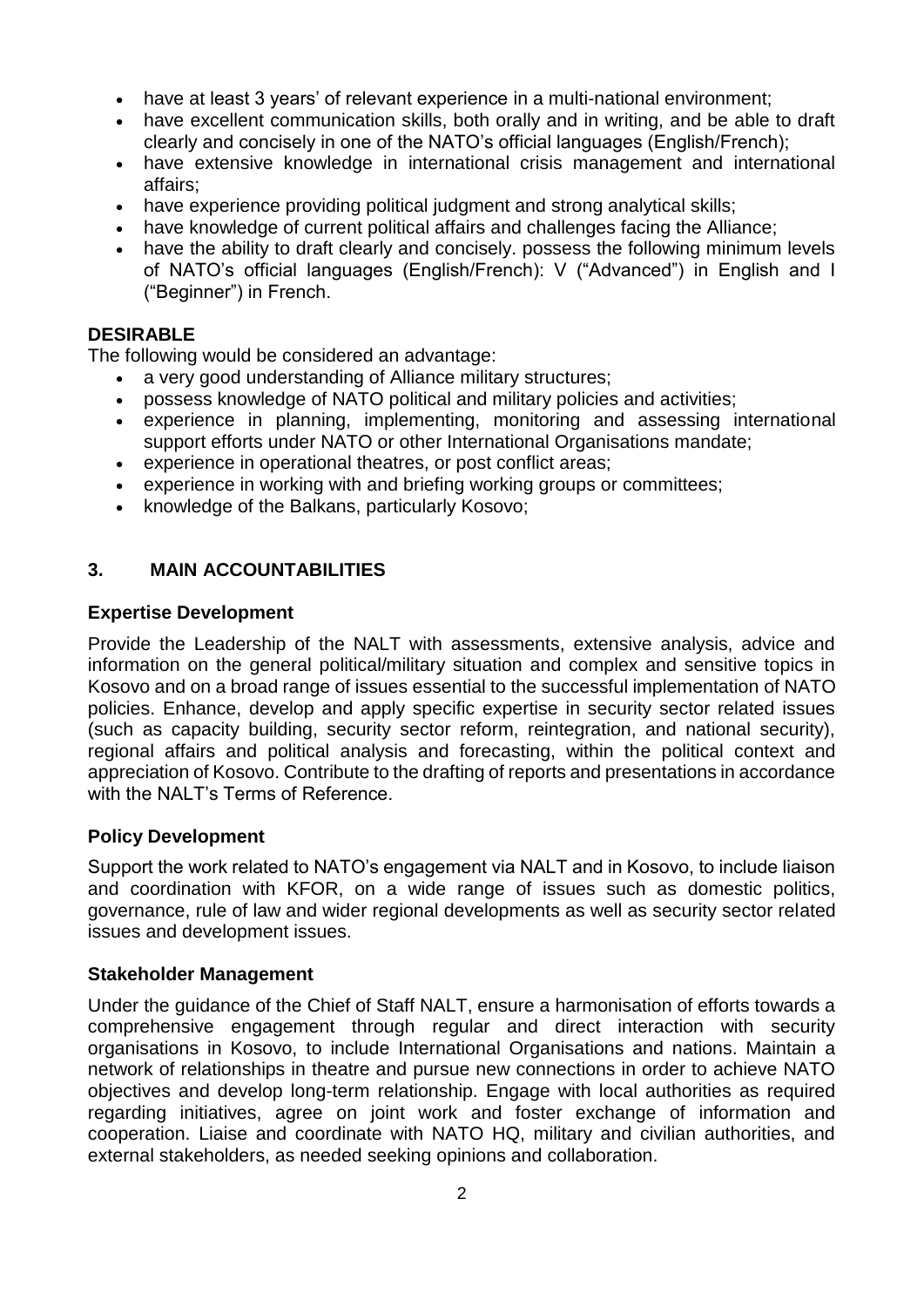### **Representation of the Organization**

As directed by Chief of Staff NALT, represent NALT in various fora with the aim of communicating the military and political aspects of the Alliance's overall engagement and capacity building efforts in Kosovo, as part of a comprehensive approach by the International Community. Contribute to the maintenance of a positive public perception of NATO's involvement in Kosovo, and within the Western Balkans Region.

#### **Project Management**

Contribute to the implementation of NATO programmes and activities supported by the NALT in Kosovo and ensure programme/project adherence to the relevant political and strategic guidance, as well as applicable NATO policy. Provide relevant objectives, products, and deliverables to support NATO programmes and policies delivered in the mission.

#### **Information Management**

Ensure an efficient workflow for the NALT through the effective use of information management and constant communication.

#### **Knowledge Management**

Review, compile, and summarise information for the NALT, organising according to interest and priority, as well as identifying issues of urgency and/or political and military importance.

Perform any other related duty as assigned.

### **4. INTERRELATIONSHIPS**

The NALT reports to the Assistant Secretary General for Operations (ASG/OPS). The incumbent reports to the Chief of Staff of the NALT; S/he will maintain an awareness of the military and political engagement in Kosovo as required. S/he will liaise with KFOR, as well as representatives of NATO HQ in Brussels, particularly from OPS. S/he will interact on a daily basis with NATO/KFOR or Security Force contacts, other International Community interlocutors and International Organisations engaged in Kosovo as required, particularly the United Nations (UN) and the European Union (EU), the diplomatic community in Kosovo, representatives of international non-governmental organisations, representatives of neighbouring countries and other multilateral organisations to exchange information, identify commonalities and discuss and recommend approaches.

Direct reports: N/a Indirect reports: N/a

### **5. COMPETENCIES**

The incumbent must demonstrate:

- Analytical Thinking: Makes complex plans or analyses;
- Clarity and Accuracy: Checks own work;
- Conceptual Thinking: Applies learned concepts;
- Customer Service Orientation: takes personal responsibility for correcting problems;
- Impact and Influence: Takes multiple actions to persuade:
- Initiative: Is decisive in a time-sensitive situation: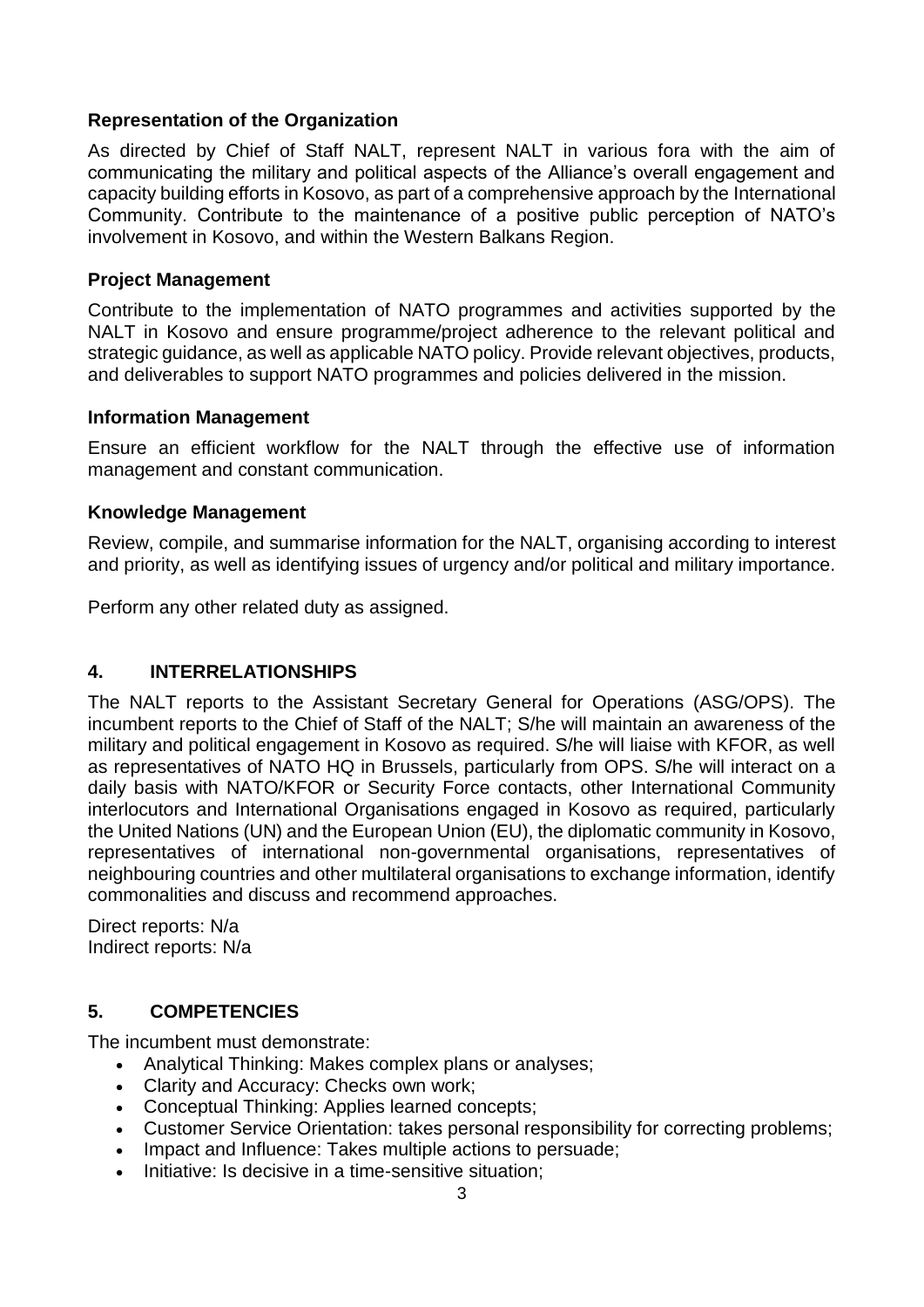Organizational Awareness: Understands Organizational climate and culture;

Teamwork: Solicits inputs and encourages others.

### **6. CONTRACT**

#### **Contract to be offered to the successful applicant (if non-seconded): Definite duration contract of 3 years; possibility of renewal for up to 3 years.**

#### Contract clause applicable:

As employment in this post is required for a limited period, the successful applicant will be offered a definite duration contract of 3 years' duration, which, if required, may be renewed for a further period of up to 3 years.

If the successful applicant is seconded from the national administration of one of NATO's member States, a 3 years definite duration contract will be offered, which may be renewed for a further period of up to 3 years if required, and subject also to the agreement of the national authority concerned.

Serving staff will be offered a contract in accordance with the NATO Civilian Personnel Régulations.

## **7. RECRUITMENT PROCESS**

Please note that we can only accept applications from nationals of NATO member countries. Applications must be submitted using e-recruitment system, as applicable:

- For NATO civilian staff members only: please apply via the internal recruitment portal [\(link\)](https://nato.taleo.net/careersection/1/jobsearch.ftl?lang=en);
- For all other applications: www.nato.int/recruitment

Please note that the competition for this post is provisionally scheduled as follows:

Pre-selection testing - end July 2022 (online);

Final selection - end of August (online).

 $-$ 

Please note that at the time of the interviews, candidates will be asked to provide evidence of their education and professional experience as relevant for this vacancy.

Appointment will be subject to receipt of a security clearance (provided by the national Authorities of the selected candidate) and approval of the candidate's medical file by the NATO Medical Adviser.

More information about the recruitment process and conditions of employment, can be found at our website (http://www.nato.int/cps/en/natolive/recruit-hq-e.htm)

Appointment will be subject to receipt of a **security clearance** (provided by the national Authorities of the selected candidate), approval of the candidate's **medical file** by the NATO Medical Adviser and the successful completion of the **accreditation** and notification process by the relevant authorities.

### **8. ADDITIONAL INFORMATION**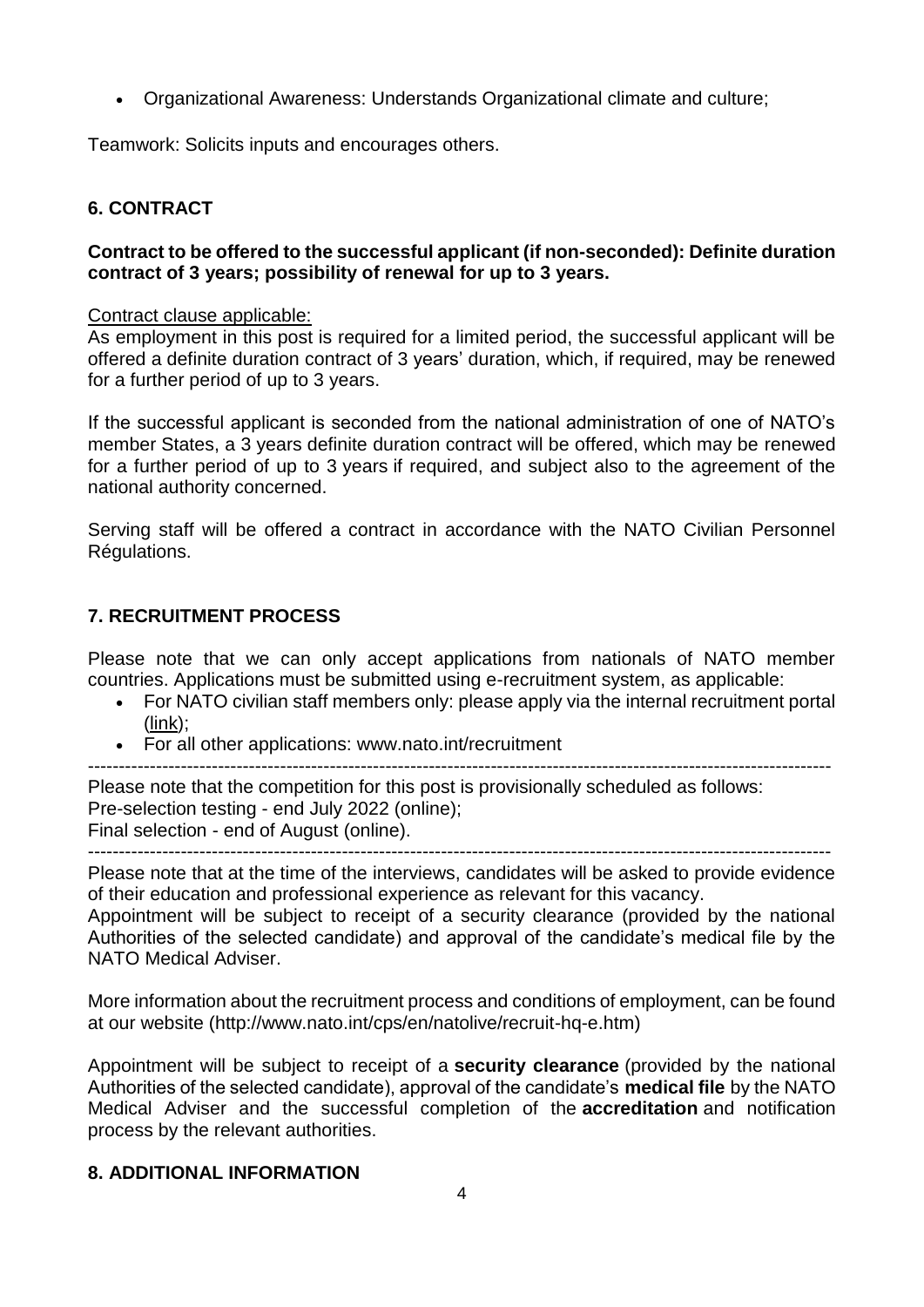NATO is committed to diversity and inclusion, and strives to provide equal access to employment, advancement and retention, independent of gender, age, nationality, ethnic origin, religion or belief, cultural background, sexual orientation, and disability. NATO welcomes applications of nationals from all member Nations, and strongly encourages women to apply.

Building Integrity is a key element of NATO's core tasks. As an employer, NATO values commitment to the principles of integrity, transparency and accountability in accordance with international norms and practices established for the defence and related security sector. Selected candidates are expected to be role models of integrity, and to promote good governance through ongoing efforts in their work.

Due to the broad interest in NATO and the large number of potential candidates, telephone or e-mail enquiries cannot be dealt with.

Applicants who are not successful in this competition may be offered an appointment to another post of a similar nature, albeit at the same or a lower grade, provided they meet the necessary requirements.

The nature of this position may require the staff member at times to be called upon to travel for work and/or to work outside normal office hours.

The organization offers several work-life policies including Teleworking and Flexible Working arrangements (Flexitime) subject to business requirements.

Please note that the International Staff at NATO Headquarters in Brussels, Belgium is a non-smoking environment.

For information about the NATO Single Salary Scale (Grading, Allowances, etc.) please visit our [website.](https://www.nato.int/cps/en/natolive/86790.htm) Detailed data is available under the Salary and Benefits tab.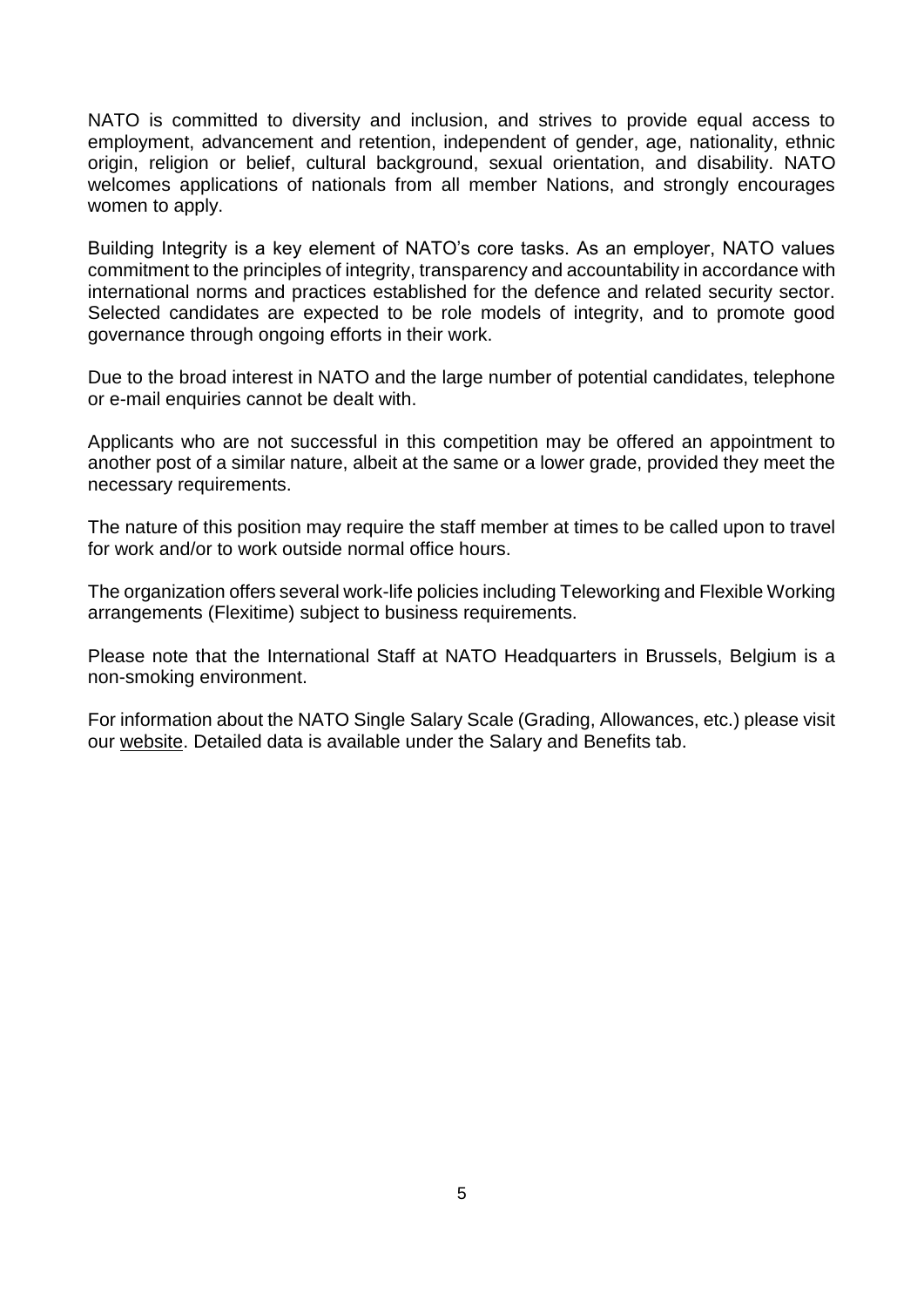# **Administratrice/Administrateur Politiques et programmes (Kosovo) - 220465**

**Emplacement principal** Kosovo-Pristina **Autres emplacements** Belgique-Bruxelles **Organisation** OTAN SI **Horaire** Temps plein **Salaire (Base de paie)** 7 068,58Euro (EUR) Mensuelle **Grade** NATO Grade G17

### **Description**

## **1. RÉSUMÉ**

La Division Opérations du Secrétariat international a pour mission de préparer l'OTAN à assurer la défense du territoire de l'Alliance, de répondre aux crises survenant à l'intérieur ou à l'extérieur de celui-ci, et de renforcer les capacités des pays partenaires. Elle contribue à l'accomplissement des tâches fondamentales de l'Alliance (défense collective, gestion de crise et sécurité coopérative) en offrant des recommandations de politique générale, une image de la situation, une planification préétablie, un système de réponse aux crises éprouvé et rigoureusement appliqué, ainsi que des programmes de coopération axés sur les résultats dans le domaine de la défense et de la sécurité se rapportant à la défense.

La Section Opérations en cours (COPS) apporte un soutien au Conseil de l'Atlantique Nord et au Comité des orientations opérationnelles (OPC) pour tous les aspects politico-militaires des opérations, des missions et des activités dirigées par l'OTAN.

Au sein de la Division Opérations, la COPS assure la direction politique d'une opération de soutien de la paix au Kosovo. Pour cette opération, l'Équipe OTAN de conseil et de liaison (NALT) joue un rôle important, dans la mesure où elle permet à l'Organisation d'aider les organes de sécurité au Kosovo à continuer de se développer. Elle s'attache notamment à fournir des conseils et un soutien, et à mener des activités qui restent axées sur le renforcement des capacités et sur la coordination en matière de formation et d'entraînement.

L'administratrice/administrateur relève de la COPS, au siège de l'OTAN, à Bruxelles, mais elle/il exerce ses fonctions à Pristina, au sein du quartier général de la Force pour le Kosovo (KFOR), dirigée par l'OTAN. La/Le titulaire du poste aide la responsable exécutive/le responsable exécutif de la NALT et ses collaborateurs en contribuant aux évaluations, aux rapports, aux analyses et à la mise en œuvre des programmes conformément au mandat de la NALT. Elle/Il s'emploie également à intégrer la politique, la doctrine et les instructions de l'OTAN dans les activités générales de renforcement des capacités. Elle/Il contribue aux travaux de coordination des activités de soutien que l'OTAN mène dans le cadre de la mission de la NALT en vue du renforcement des capacités, ainsi qu'à la mise en œuvre des programmes/projets.

# **2. QUALIFICATIONS ET EXPÉRIENCE**

# **ACQUIS ESSENTIELS**

La/Le titulaire du poste doit :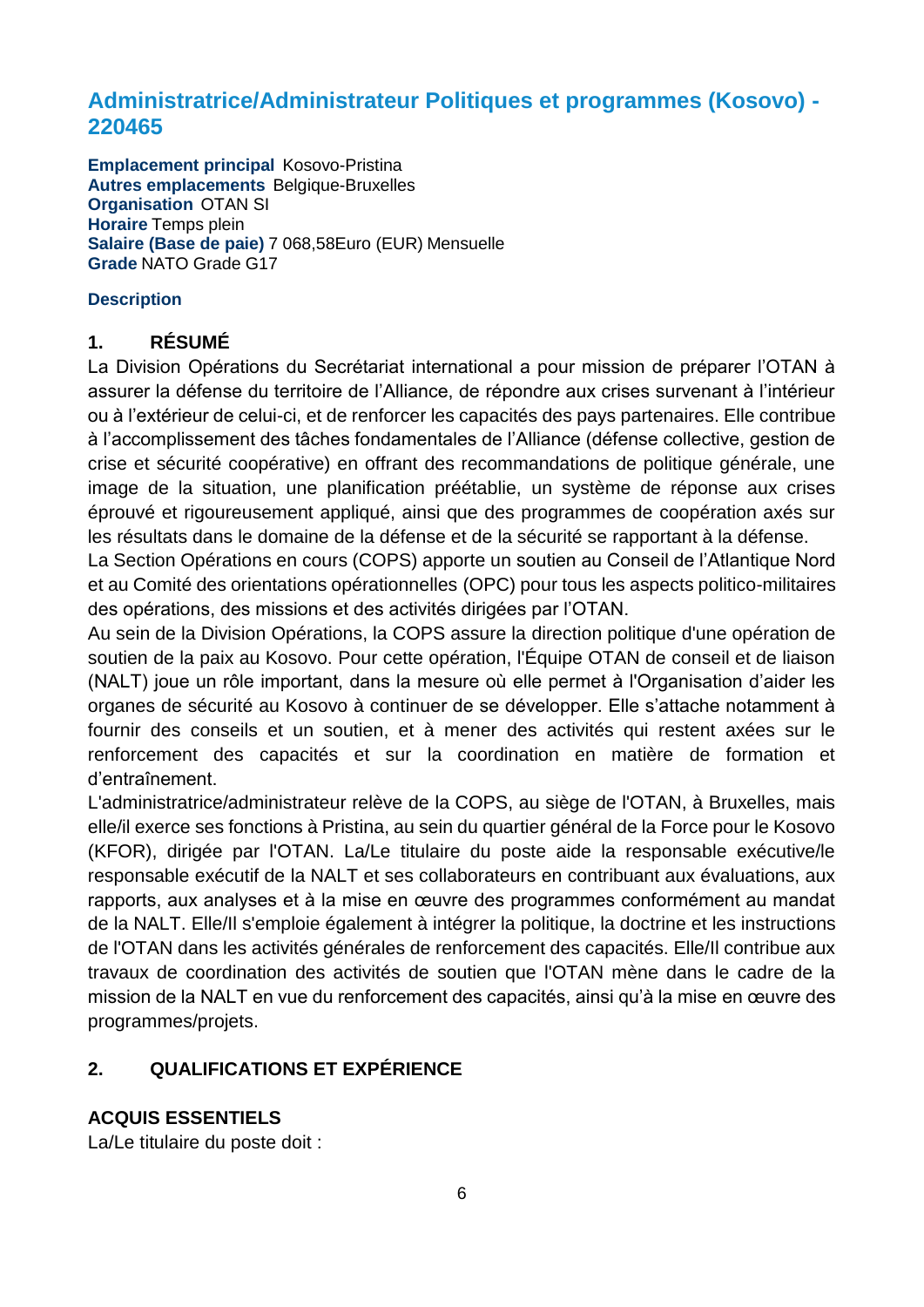- avoir un diplôme universitaire en relations internationales ou dans une discipline présentant un intérêt ;
- avoir au moins trois ans d'expérience pertinente dans un environnement multinational ;
- avoir d'excellentes compétences de communication tant à l'oral qu'à l'écrit, et être capable de rédiger de façon claire et concise dans l'une des deux langues officielles de l'OTAN (anglais/français) ;
- avoir une grande connaissance de la gestion de crise au niveau international et des dossiers internationaux ;
- pouvoir démontrer ses capacités de jugement politique et de solides capacités d'analyse ;
- avoir une bonne connaissance des questions et des défis politiques auxquels l'Alliance fait face actuellement ;
- avoir au minimum le niveau de compétence ci-après dans les langues officielles de l'OTAN (anglais/français) : V (« avancé ») en anglais et I (« débutant ») en français.

# **ACQUIS SOUHAITABLES**

Seraient considérées comme autant d'atouts :

- une très bonne compréhension des structures militaires de l'Alliance ;
- une connaissance des orientations et des activités politiques et militaires de l'OTAN ;
- une expérience de la planification, de la mise en œuvre, du suivi et de l'évaluation d'activités internationales de soutien sous mandat de l'OTAN ou d'autres organisations internationales ;
- une expérience sur des théâtres d'opérations ou dans des zones ayant été touchées par un conflit ;
- une expérience de la collaboration avec des groupes de travail ou des comités, et de la présentation d'exposés à ces entités ;
- une connaissance des Balkans, en particulier du Kosovo.

# **3. RESPONSABILITÉS PRINCIPALES**

Voir la version anglaise.

### **4. STRUCTURE ET LIAISONS**

La NALT relève de la/du secrétaire général(e) adjoint(e) pour les opérations (ASG/OPS). La/Le titulaire du poste relève de la responsable exécutive/du responsable exécutif de la NALT. Elle/Il se tient au courant, selon les besoins, de l'action militaire et politique au Kosovo. Elle/Il se tient en liaison avec la KFOR, ainsi qu'avec des représentants du siège de l'OTAN, à Bruxelles, notamment de la Division Opérations. Elle/Il a des contacts quotidiens avec des responsables de l'OTAN/de la KFOR ou des forces de sécurité, avec des interlocuteurs de la communauté internationale, avec des représentants d'organisations internationales mobilisées au Kosovo, suivant les besoins, en particulier l'ONU et l'UE, avec les acteurs diplomatiques au Kosovo, ainsi qu'avec des représentants d'organisations non gouvernementales internationales, de pays voisins et d'autres organisations multilatérales. L'objectif est d'échanger des informations, de repérer des points communs, d'examiner les approches à adopter et de formuler des recommandations connexes.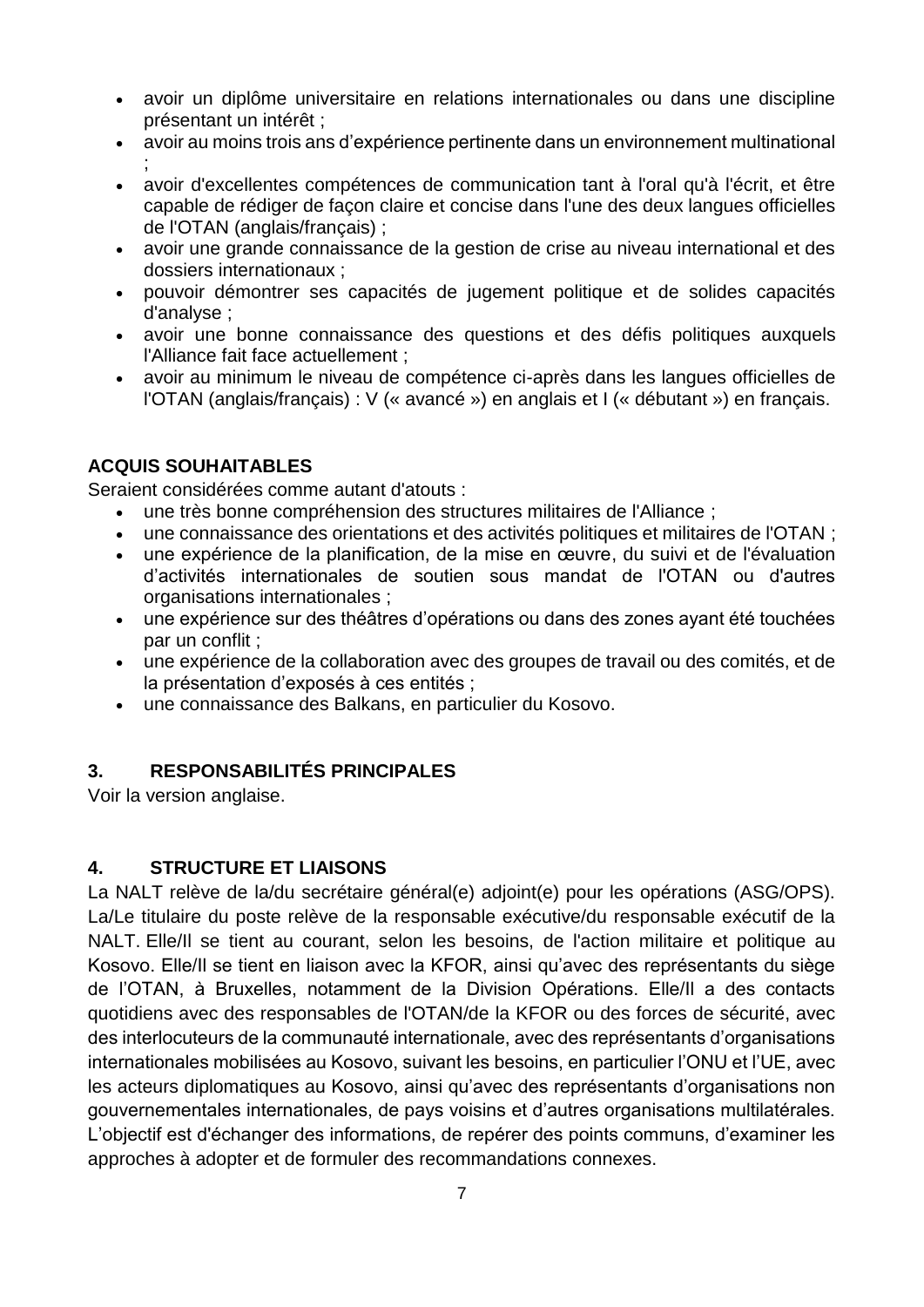Nombre de subordonné(e)s direct(e)s : sans objet. Nombre de subordonné(e)s indirect(e)s : sans objet.

# **5. COMPÉTENCES**

La/Le titulaire du poste doit faire preuve des compétences suivantes :

- Réflexion analytique : fait des analyses ou des plans complexes.
- Clarté et précision : vérifie son travail.
- Réflexion conceptuelle : applique les concepts acquis.
- Souci du service au client : s'engage personnellement à résoudre les problèmes.
- Persuasion et influence : prend différentes mesures à des fins de persuasion.
- Initiative : fait preuve de décision dans les situations où il faut agir sans attendre.
- Compréhension organisationnelle : comprend le climat et la culture de l'Organisation.
- Travail en équipe : sollicite des contributions et encourage les autres.

# **6. CONTRAT**

# **Contrat proposé (hors détachement) : contrat d'une durée déterminée de trois ans, renouvelable pour une période de trois ans maximum**

Clause contractuelle applicable :

Ce poste est requis pour une période limitée. La personne retenue se verra dès lors offrir un contrat d'une durée déterminée de 3 ans , qui pourra être reconduit pour une période de 3 ans maximum si le projet le nécessite.

Si la personne retenue est détachée de l'administration d'un État membre de l'OTAN, elle se verra offrir un contrat d'une durée déterminée de 3 ans, qui, si le projet le nécessite et sous réserve de l'accord des autorités nationales concernées, pourra être reconduit pour une période de 3 ans maximum.

Les agents en fonction se verront offrir un contrat conforme aux dispositions du Règlement du personnel civil de l'OTAN.

# **7. PROCESSUS DE RECRUTEMENT**

On notera que seules les candidatures de ressortissant(e)s de pays de l'OTAN pourront être acceptées.

Les candidatures doivent être soumises via l'un des liens suivants :

- Pour les membres du personnel civil de l'OTAN seulement : veuillez postuler via le [portail interne de recrutement;](http://nato.taleo.net/careersection/1/jobsearch.ftl?lang=en)
- Pour tous les autres candidats : www.nato.int/recruitment

----------------------------------------------------------------------------------------------------------------

On voudra bien noter que le concours pour ce poste est programmé provisoirement comme suit :

Épreuve pré-sélective fin julliet 2022 (en ligne) ; Epreuves sélectives fin août 2022 (en ligne).

----------------------------------------------------------------------------------------------------------------

Veuillez noter : Au moment des entretiens, les candidat(e)s seront invité(e)s à présenter des justificatifs de leur formation et de leur expérience professionnelle pertinentes pour ce poste.